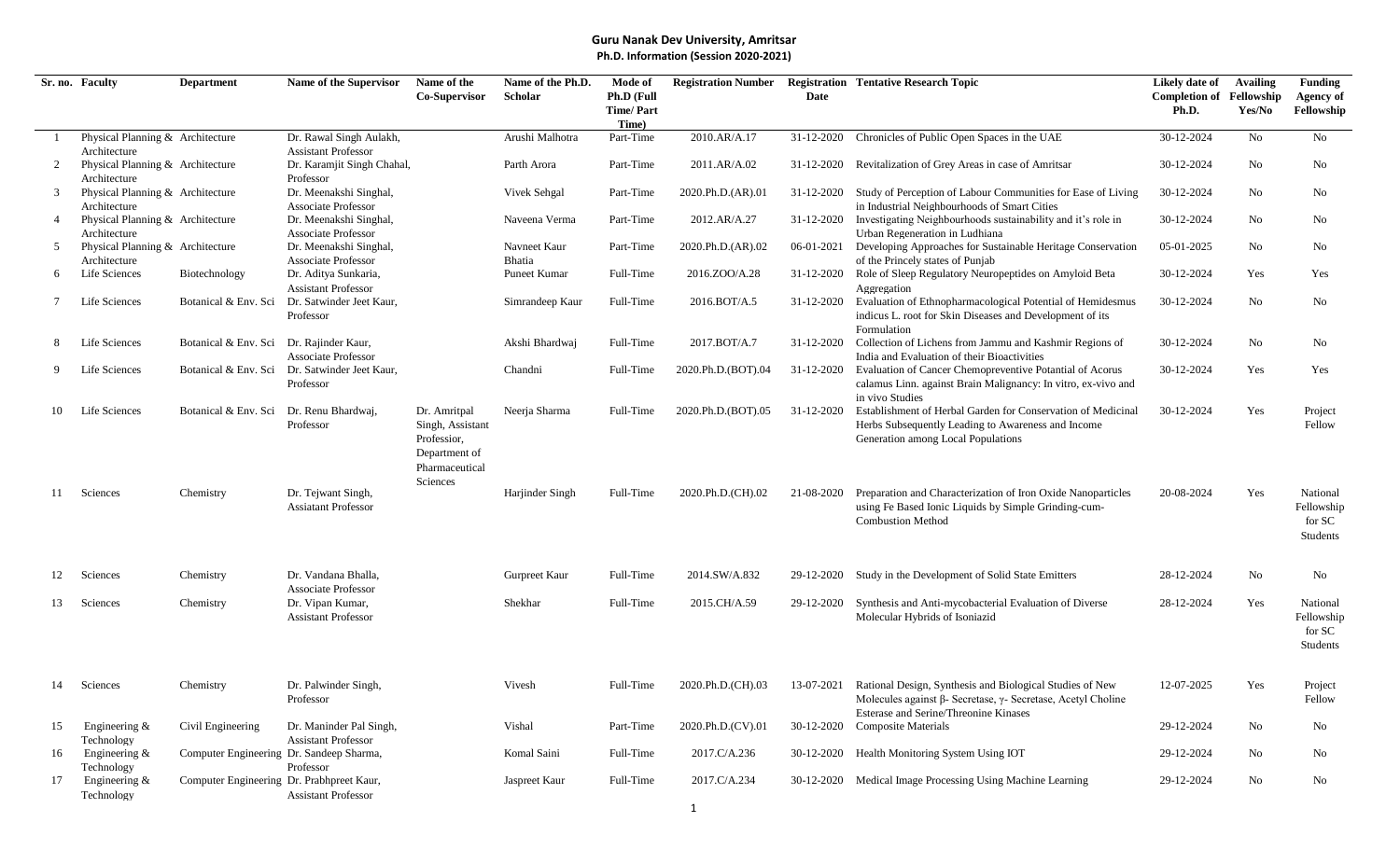|    | Sr. no. Faculty                | <b>Department</b>                        | Name of the Supervisor                                                               | Name of the<br>Co-Supervisor                                                                                      | Name of the Ph.D.<br>Scholar | Mode of<br>Ph.D (Full<br><b>Time/Part</b><br>Time) | <b>Registration Number</b> | Date              | <b>Registration Tentative Research Topic</b>                                                   | Likely date of<br><b>Completion of Fellowship</b><br>Ph.D. | <b>Availing</b><br>Yes/No | <b>Funding</b><br><b>Agency of</b><br>Fellowship |
|----|--------------------------------|------------------------------------------|--------------------------------------------------------------------------------------|-------------------------------------------------------------------------------------------------------------------|------------------------------|----------------------------------------------------|----------------------------|-------------------|------------------------------------------------------------------------------------------------|------------------------------------------------------------|---------------------------|--------------------------------------------------|
| 18 | Engineering &<br>Technology    |                                          | Computer Engineering Dr. Prabhsimran Singh,<br><b>Assistant Professor</b>            | Dr. Ravinder<br>Singh Sawhney,<br>Professor,<br>Department of<br>Electronics<br>Technology                        | Vishal Mehra                 | Full-Time                                          | 2011.CA/A.53               | 30-12-2020        | Analysis of Information Diffusion on Social Media Using<br><b>Advance Analytics Approaches</b> | 29-12-2024                                                 | No                        | No                                               |
| 19 | Engineering $&$<br>Technology  | Computer Engineering Dr. Satinder Kaur,  | <b>Assistant Professor</b>                                                           |                                                                                                                   | Kirandeep Kaur               | Full-Time                                          | 2014.RJ/A.287              | 30-12-2020 MANETS |                                                                                                | 29-12-2024                                                 | No                        | No                                               |
| 20 | Engineering $&$<br>Technology  | Computer Engineering Dr. Sandeep Sharma, | Professor                                                                            |                                                                                                                   | Deepika Mahajan              | Full-Time                                          | 2020.Ph.D.(CE).02          | 15-02-2021        | Fault Tolerance in Cloud Computing                                                             | 14-02-2025                                                 | Yes                       | JRF                                              |
| 21 | Engineering &<br>Technology    | Computer Science                         | Dr. Parminder Kaur,<br><b>Associate Professor</b>                                    | Dr. Satinder Kaur, Kumari Sarita<br>Assistant<br>Profrssor, Deptt.<br>of Coputer<br>Engineering $&$<br>Technology |                              | Full-Time                                          | 2009.RG/A.129              | 30-12-2020        | Web Accessibility                                                                              | 29-12-2024                                                 | No                        | No                                               |
| 22 | Engineering &<br>Technology    | <b>Computer Science</b>                  | Dr. Jaswinder Singh,<br><b>Assistant Professor</b>                                   | Dr. Satinder Kaur, Amandeep Kaur<br>Assistant<br>Profrssor, Deptt.<br>of Coputer<br>Engineering &<br>Technology   |                              | Full-Time                                          | 2008.HK/A.378              |                   | 30-12-2020 Web Usability                                                                       | 29-12-2024                                                 | No                        | No                                               |
| 23 | Engineering &<br>Technology    | <b>Computer Science</b>                  | Dr. Jaswinder Singh,<br><b>Assistant Professor</b>                                   | Dr. Munish Saini, Madanjit Singh<br>Assistant<br>Professor, Deptt.<br>of Computer<br>Science &<br>Technology      |                              | Part-Time                                          | 2012.RG/A.96               | 30-12-2020        | Tracking and Characterized the Behaviour of ICT in Modern<br><b>Educational System</b>         | 29-12-2024                                                 | N <sub>o</sub>            | No                                               |
| 24 | Engineering $&$<br>Technology  | <b>Computer Science</b>                  | Dr. Mini Singh Ahuja,<br>Assistant Professor,<br>GNDU, Regional Campus,<br>Gurdaspur |                                                                                                                   | Pritika Mehra                | Part-Time                                          | 97.K/A.835                 |                   | 30-12-2020 Data Mining                                                                         | 29-12-2024                                                 | No                        | No                                               |
| 25 | Engineering $&$<br>Technology  | Computer Science                         | Dr. Gurvinder Singh,<br>Professor                                                    | Dr. Anil Kumar,<br>Assistant<br>Professor, Deptt.<br>of Computer<br>Engineering $&$<br>Technology                 | Sandeep Kaur                 | Full-Time                                          | 2004.DA/A.1204             |                   | 31-12-2020 Machine Learning                                                                    | 30-12-2024                                                 | N <sub>o</sub>            | No                                               |
| 26 | Engineering &<br>Technology    | <b>Computer Science</b>                  | Dr. Hardeep Singh,<br>Professor                                                      | Dr. Amit Paul<br>Singh, Assistant<br>Professor, GNDU,<br>Regional Campus,<br>Gurdaspur                            | Harsimran Kaur               | Full-Time                                          | 2013.KW/A.627              | 06-01-2021        | Trust in Development of Open Source System                                                     | 05-012025                                                  | No                        | No                                               |
| 27 | Engineering $\&$<br>Technology | <b>Computer Science</b>                  | Dr. Jaswinder Singh,<br><b>Assistant Professor</b>                                   |                                                                                                                   | Rajwinder Kaur               | Full-Time                                          | 2020.Ph.D.(CS).01          |                   | 06-01-2021 IOTs in Smart Cities                                                                | 05-01-2025                                                 | No                        | No                                               |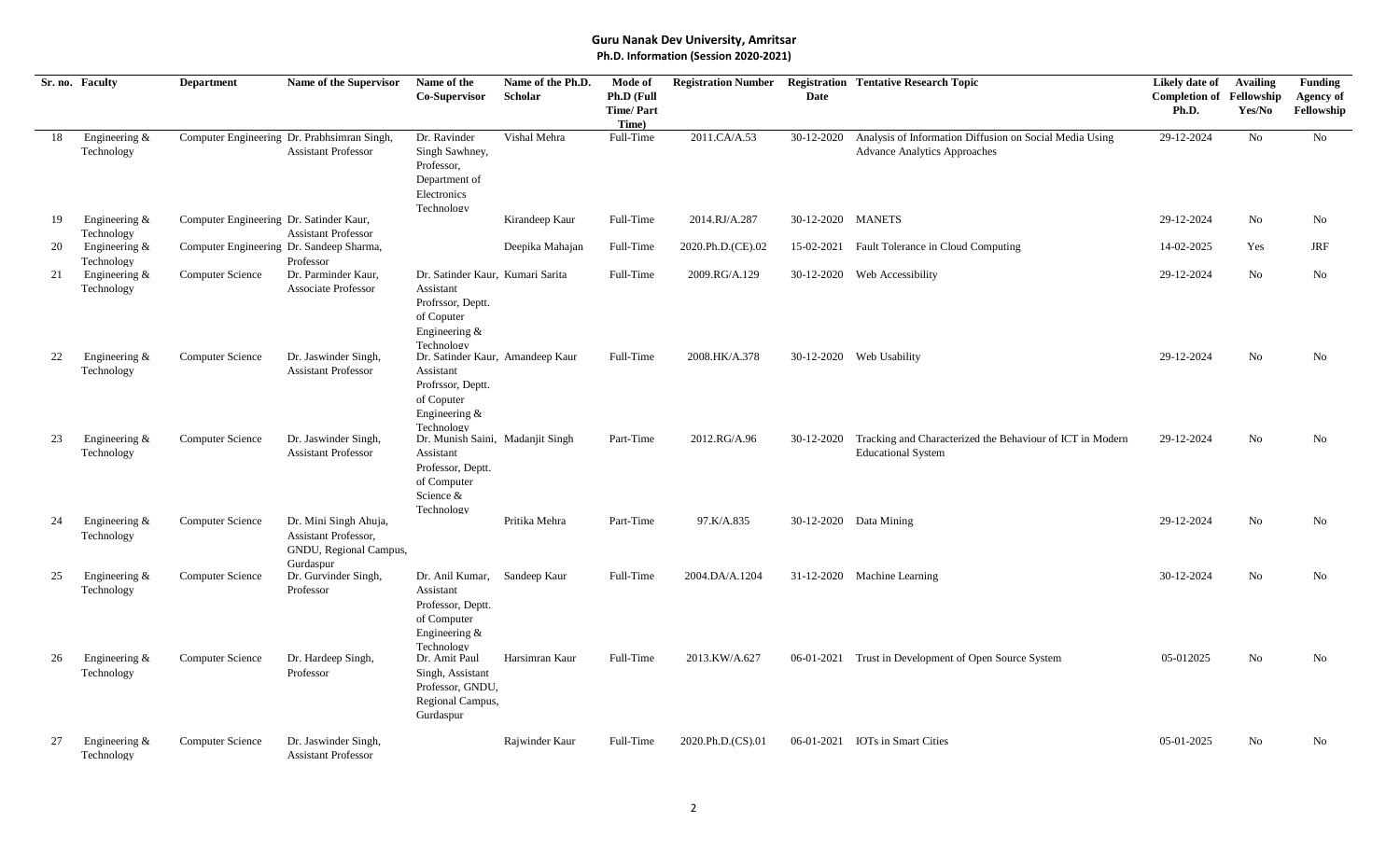|    | Sr. no. Faculty                          | <b>Department</b>         | Name of the Supervisor                                                                    | Name of the   | Name of the Ph.D.       | Mode of                                 | <b>Registration Number</b> |            | <b>Registration Tentative Research Topic</b>                                                                                                                                          | Likely date of                           | <b>Availing</b> | <b>Funding</b>          |
|----|------------------------------------------|---------------------------|-------------------------------------------------------------------------------------------|---------------|-------------------------|-----------------------------------------|----------------------------|------------|---------------------------------------------------------------------------------------------------------------------------------------------------------------------------------------|------------------------------------------|-----------------|-------------------------|
|    |                                          |                           |                                                                                           | Co-Supervisor | <b>Scholar</b>          | Ph.D (Full<br><b>Time/Part</b><br>Time) |                            | Date       |                                                                                                                                                                                       | <b>Completion of Fellowship</b><br>Ph.D. | Yes/No          | Agency of<br>Fellowship |
| 28 | Engineering &<br>Technology              | Computer Science          | Dr. Parminder Kaur,<br><b>Associate Professor</b>                                         |               | <b>Suman Motton</b>     | Full-Time                               | 2011.DWB/A.386             | 10-03-2021 | Data Science                                                                                                                                                                          | 09-03-2025                               | Yes             | <b>JRF</b>              |
| 29 | Education                                | Education                 | Dr. Deepa Sikand Kauts,<br><b>Associate Professor</b>                                     |               | Vandana Bhanot          | Full-Time                               | 2010.WP/A.393              | 15-02-2021 | Mindfulness as an Explicit Instructional Strategy - Implications<br>for Digital Pedagogies                                                                                            | 14-02-2025                               | Yes             | <b>JRF</b>              |
| 30 | Engineering $&$<br>Technology            | Electronics<br>Technology | Dr. Harmandar Kaur,<br><b>Assistant Professor,</b><br>GNDU, Regional Campus,<br>Jalandhar |               | Jaskaran Singh<br>Phull | Part-Time                               | 2020.Ph.D.(ELT).03         | 31-12-2020 | A Study on Molecular Communication                                                                                                                                                    | 30-12-2024                               | No              | No                      |
| 31 | Languages                                | English                   | Dr. Yubee Gill, Associate<br>Professor                                                    |               | Puneet Randhawa         | Part-Time                               | 2000.ENG/A.20              | 30-12-2020 | The Nationalistic Discourse in Post Partition Indian Fiction in<br>English                                                                                                            | 29-12-2024                               | No              | No                      |
| 32 | Languages                                | English                   | Dr. Sumneet Kaur,<br><b>Assistant Professor</b>                                           |               | Himani Choudhary        | Full-Time                               | 2020.Ph.D.(ENG).04         | 31-12-2020 | The Grey World: Spectacle of Race/Racism and Inclusivity in<br>Speculative Fiction through Postcolonial Lens                                                                          | 30-12-2024                               | No              | No                      |
| 33 | Languages                                | English                   | Dr. Ujjal Jeet, Assistant<br>Professor                                                    |               | <b>Bikramjit Singh</b>  | Full-Time                               | 2012.AN/A.334              | 09-03-2021 | Textual Practices and Evasion of Responsibility in Media<br>Discourses: A Systemic Functional Study of Newspaper<br>Editorials                                                        | 08-03-2025                               | Yes             | <b>JRF</b>              |
| 34 | Sciences                                 | Food Sc. & Tech.          | Dr. Navdeep Singh Sodhi,<br>Professor                                                     |               | Zakir Showkat<br>Khan   | Part-Time                               | 2020.Ph.D.(FST).04         | 30-12-2020 | Post Harvest Management, Identification and Characterisation<br>of the Bioactives and Development of Health Foods from H.<br>rhamnoides (Seabuckthorn) and R. imbricata (Golden Root) | 29-12-2024                               | No              | No                      |
| 35 | Sciences                                 | Food Sc. & Tech.          | Dr. Navdeep Singh Sodhi,<br>Professor                                                     |               | Rayees Ahmad<br>Bakshi  | Part-Time                               | 2020.Ph.D.(FST).05         | 30-12-2020 | Extraction of Bioactive Compounds through Innovative<br>Techniques from Local Medicinal Plant (Saffron) and their<br><b>Encapsulation Using Suitable Carrier Systems</b>              | 29-12-2024                               | N <sub>o</sub>  | No                      |
| 36 | Sciences                                 | Food Sc. & Tech.          | Dr. Narpinder singh,<br>Professor                                                         |               | <b>Aishwary Dubey</b>   | Full-Time                               | 2020.Ph.D.(FST).03         | 30-12-2020 | Development of Bioactive, Fiber and Protein Rich Various<br>Functional Products by Utilizing Different Cereals,<br>Pseudocereals and Pulses                                           | 29-12-2024                               | No              | No                      |
| 37 | Sciences                                 | Food Sc. & Tech.          | Dr. Navdeep Singh Sodhi,<br>Professor                                                     |               | Ram Kumar<br>Deshmukh   | Full-Time                               | 2020.Ph.D.(FST).06         | 30-12-2020 | Application of Electromyography (EMG) to Develop Ready-to-<br>Eat (RTE) Food Products for Dysphagia Patients                                                                          | 29-12-2024                               | No              | No                      |
| 38 | Sciences                                 | Food Sc. & Tech.          | Dr. Amritpal Kaur,<br><b>Associate Professor</b>                                          |               | Shyam Sundar            | Full-Time                               | 2018.FT/A.57               | 30-12-2020 | Microencapsulation of Oils Rich in $\omega$ -3 and 6 Fatty Acids and<br>their Utilization in Different Food Products                                                                  | 29-12-2024                               | No              | No                      |
| 39 | Sciences                                 | Food Sc. & Tech.          | Dr. Bhavnita Dhillon,<br><b>Assistant Professor</b>                                       |               | Shemilah Fayaz          | Part-Time                               | 2020.Ph.D.(FST).07         | 31-12-2020 | Development of Biodegradable Packaging for Shelf-life<br><b>Extension of Food</b>                                                                                                     | 30-12-2024                               | No              | No                      |
| 40 | Humanities &<br><b>Religious Studies</b> | <b>Guru Nanak Studies</b> | Dr. Sandeep Kaur Brar,<br><b>Assistant Professor</b>                                      |               | Satnam Singh            | Full-Time                               | 2017.GNS/A.2               | 22-12-2020 | ਸਿੱਖ ਸਾਹਿਤ ਨਾਲ ਸੰਬੰਧਿਤ ਗਰਮਖੀ ਹੱਥ-ਲਿਖਤਾਂ: ਸਰਵੇਖਣ<br>ਤੇ ਵਰਗੀਕਰਨ                                                                                                                         | 21-12-2024                               | Yes             | <b>MANF</b>             |
| 41 | Humanities &<br><b>Religious Studies</b> | <b>Guru Nanak Studies</b> | Dr. Sandeep Kaur Brar,<br><b>Assistant Professor</b>                                      |               | Daljit Singh            | Full-Time                               | 2014.SSS/A.32              | 23-12-2020 | Life and Achievements of Dr. Kirpal Singh: An Analytical Study                                                                                                                        | 22-12-2024                               | Yes             | <b>JRF</b>              |
| 42 | Humanities &<br><b>Religious Studies</b> | <b>Guru Nanak Studies</b> | Dr. Sandeep Kaur Brar,<br><b>Assistant Professor</b>                                      |               | Gurpreet Singh          | Part-Time                               | 2020.Ph.D.(GNS).01         | 24-12-2020 | ਸ੍ਰੀ ਗੁਰੂ ਗ੍ਰੰਥ ਸਾਹਿਬ ਵਿਚ ਦਰਜ ਕਾਲ (ਸਮਾਂ) ਬੋਧਕ ਰਚਨਾ-<br>ਰੁਪ: ਵਿਸ਼ਲੇਸ਼ਨਾਤਮਿਕ ਅਧਿਐਨ                                                                                                      | 23-12-2024                               | N <sub>o</sub>  | No                      |
| 43 | Humanities &<br><b>Religious Studies</b> | <b>Guru Nanak Studies</b> | Dr. Mohan Kumar,<br>Associate Professor,<br>Department of Foreign<br>Languages            |               | Satbir Singh            | Part-Time                               | 2016.GNS/A.1               | 28-01-2021 | Life and Works of Immanuel Kant-An Analytical Study                                                                                                                                   | 27-01-2025                               | No              | No                      |
| 44 | Humanities &<br><b>Religious Studies</b> | <b>Guru Nanak Studies</b> | Dr. R.S.S Kaler, Associate<br>Professor, Department of<br>Food Science &<br>Technology    |               | Avneet Kaur             | Part-Time                               | 2011.NZ.50018              | 28-01-2021 | Philosophy of Science- A Critical Analysis                                                                                                                                            | 27-01-2025                               | No              | No                      |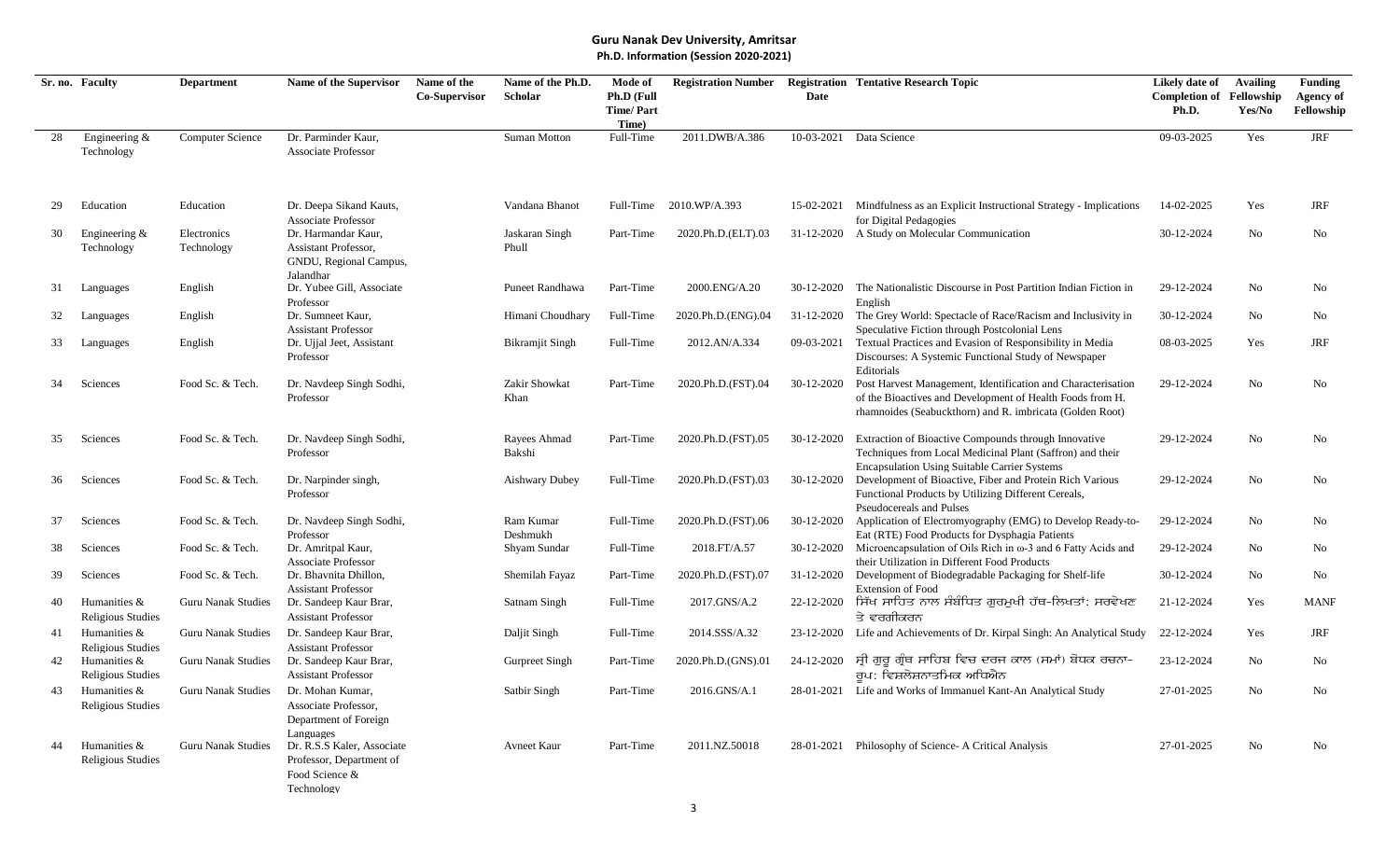|    | Sr. no. Faculty                          | <b>Department</b>                                                                        | Name of the Supervisor                                                                          | Name of the                                                        | Name of the Ph.D.        | Mode of                   | <b>Registration Number</b> |             | <b>Registration Tentative Research Topic</b>                                                                                               | Likely date of                  | <b>Availing</b> | <b>Funding</b>   |
|----|------------------------------------------|------------------------------------------------------------------------------------------|-------------------------------------------------------------------------------------------------|--------------------------------------------------------------------|--------------------------|---------------------------|----------------------------|-------------|--------------------------------------------------------------------------------------------------------------------------------------------|---------------------------------|-----------------|------------------|
|    |                                          |                                                                                          |                                                                                                 | Co-Supervisor                                                      | Scholar                  | Ph.D (Full                |                            | <b>Date</b> |                                                                                                                                            | <b>Completion of Fellowship</b> |                 | <b>Agency of</b> |
|    |                                          |                                                                                          |                                                                                                 |                                                                    |                          | <b>Time/Part</b><br>Time) |                            |             |                                                                                                                                            | Ph.D.                           | Yes/No          | Fellowship       |
| 45 | Humanities &<br><b>Religious Studies</b> | <b>Guru Nanak Studies</b>                                                                | Dr. Rawal Singh Aulakh,<br>Assistant Professor,<br>Department of Architecture Professor, Guiru  | Dr. Sakshi Sahni, Navkaran Singh<br>Asssistant<br>Ramdas School of |                          | Full-Time                 | 2012.GV/A.594              | 17-06-2021  | ਸ੍ਰੀ ਗੁਰੂ ਹਰਿਗੋਬਿੰਦ ਸਾਹਿਬ ਦੀ ਇਮਾਰਤਸਾਜੀ ਤੇ ਨਗਰ ਵਿਉਂਤ :<br>ਦਾਰਸ਼ਨਿਕ ਤੇ ਇਤਿਹਾਸਿਕ ਅਧਿਐਨ                                                        | 16-06-2025                      | Yes             | <b>JRF</b>       |
| 46 | Humanities &<br><b>Religious Studies</b> | <b>Guru Nanak Studies</b>                                                                | Dr. Sandeep Kaur Brar,<br><b>Assistant Professor</b>                                            | Planning                                                           | Sarbjit Kaur             | Full-Time                 | 2015.PBI/A.26              | 18-06-2025  | ਸ੍ਰੀ ਗੁਰੂ ਗ੍ਰੰਥ ਸਾਹਿਬ ਵਿਚ ਦਰਜ ਵਾਰਾਂ: ਵਿਸ਼ੇਗਤ ਤੁਲਨਾਤਮਿਕ ਅਧਿਐn                                                                               | 17-06-2025                      | Yes             | JRF (NFSC)       |
| 47 |                                          | Physical Planning & Guru Ramdas School                                                   | Dr. Gopal Kumar Johari,                                                                         |                                                                    | Zubair Ahmad Naik        | Full-Time                 | 2013.GRD/A.43              | 30-12-2020  | Environmental Sustainable Urban Development Model: A Case                                                                                  | 29-12-2024                      | No              | No               |
| 48 | Architecture<br>Architecture             | of Planning<br>of Planning                                                               | <b>Associate Professor</b><br>Physical Planning & Guru Ramdas School Dr. Sandeep Dua, Professor |                                                                    | Karamjit Singh<br>Sandhu | Part-Time                 | 79.DA/A.725                | 31-12-2020  | <b>Study of Anantnag City</b><br>Evaluative Study of Mahatma Gandhi National Rural<br>Employment Guarantee Act in Amritsar District-Punjab | 30-12-2024                      | No              | No               |
| 49 |                                          |                                                                                          | Physical Planning & Guru Ramdas School Dr. Gopal Kumar Johari,                                  |                                                                    | Muneela Rasool           | Full-Time                 | 2014.GRD/A.51              | 31-12-2020  | Status of Urban Villages in Growth of Srinagar City                                                                                        | 30-12-2024                      | No              | No               |
| 50 | Architecture                             | of Planning<br>Physical Planning & Guru Ramdas School Dr. Ashwani Luthra,                | <b>Associate Professor</b>                                                                      |                                                                    | Vanshul                  | Full-Time                 | 2014.GRD/A.9               | 31-12-2020  | Mobility Paradigm of 15 Minute City in Traditional and                                                                                     | 30-12-2024                      | No              | No               |
| 51 | Architecture<br>Architecture             | of Planning<br>Physical Planning & Guru Ramdas School Dr. Ashwani Luthra,<br>of Planning | Professor<br>Professor                                                                          |                                                                    | Shirish Mahendru         | Part-Time                 | 2005.GRD/A.4               | 31-12-2020  | Contemporary Delhi<br>Policy Interventions for Sustainable Transport Systems in Indian<br>Cities                                           | 30-12-2024                      | No              | No               |
| 52 | Architecture                             | of Planning                                                                              | Physical Planning & Guru Ramdas School Dr. Gopal Kumar Johari,<br><b>Associate Professor</b>    |                                                                    | Rahul Dabra              | Full-Time                 | 2020.Ph.D.(UP).01          | 31-12-2020  | The Impact of Regularisation of Unauthorised Housing on Land<br>Prices and Affordability                                                   | 30-12-2024                      | No              | No               |
| 53 | Architecture                             | Physical Planning & Guru Ramdas School<br>of Planning                                    | Dr. Gopal Kumar Johari,<br><b>Associate Professor</b>                                           |                                                                    | Arbab Ahmad              | Full-Time                 | 2016.GRD/A.1               | 31-12-2020  | Urban Planning and its Determinants in Correlation with Road<br>Safety                                                                     | 30-12-2024                      | No              | No               |
| 54 | Languages                                | Hindi                                                                                    | Dr. Sudha Jitender,<br>Profrssor                                                                |                                                                    | Raman Kumar<br>Sharma    | Part-Time                 | 2009.KNE/A.38              | 31-12-2020  | 21वीं सदी के हिन्दी और पंजाबी नाटकों का तलनात्मक अध्ययन (चयनित<br>नाटककारों के नाटकों के सदर्भ में)                                        | 30-12-2024                      | No              | No               |
| 55 | Arts & Social<br>Sciences                | History                                                                                  | Dr. Charanjit Kaur,<br>Associate Professor,<br>A.S.S.M College,<br>Mukandpur                    |                                                                    | Raj Kumar                | Part-Time                 | 2000.NZA.3824              | 31-12-2020  | Lala Lajpat Rai: Social, Political and Economic Concerns (1865-<br>1928)                                                                   | 30-12-2024                      | No              | No               |
| 56 | Life Sciences                            | Human Genetics                                                                           | Dr. Badaruddoza, Professor                                                                      |                                                                    | Tanmayi Sharma           | Full-Time                 | 2014.J/A.1801              | 31-12-2020  | Association Study of Certain Candidate Genes with Obesity and<br>its Related Risk Factors in North Indian Punjabi Population               | 30-12-2024                      | No              | No               |
| 57 | Life Sciences                            | Human Genetics                                                                           | Dr. Kamlesh Guleria,<br><b>Assistant Professor</b>                                              |                                                                    | Deepanshi Mahajan        | Full-Time                 | 2015.HG/A.29               | 31-12-2020  | Screening of VEGF Promoter Polymorphisms in Esophageal<br><b>Cancer Patients</b>                                                           | 30-12-2024                      | No              | No               |
| 58 | Life Sciences                            | Human Genetics                                                                           | Dr. Anupam Kaur,                                                                                |                                                                    | Sugam Dagoria            | Full-Time                 | 2018.HG/A.11               | 31-12-2020  | Association of Oxidative Stress and Genetic Polymorphism in                                                                                | 30-12-2024                      | No              | No               |
| 59 | Life Sciences                            | Human Genetics                                                                           | Professor<br>Dr. Kamlesh Guleria,<br><b>Assistant Professor</b>                                 |                                                                    | Sukhpreet Kaur<br>Walia  | Full-Time                 | 2015.HG./A.30              | 31-12-2020  | Polycystic Ovarian Disorder<br>Role of VEGF and VEGFRs Polymorphisms in Esophageal<br><b>Cancer Risk</b>                                   | 30-12-2024                      | No.             | No               |
| 60 | Laws                                     | Laws                                                                                     | Dr. Kuljit Kaur, Professor                                                                      |                                                                    | Harkanwal Kaur           | Part-Time                 | 2008.RG/A.176              | 31-12-2020  | Role of Who in Pandemics: With Special Reference to Covid-19                                                                               | 30-12-2024                      | No              | N <sub>o</sub>   |
| 61 | Laws                                     | Laws                                                                                     | Dr. Vanita Khanna,<br>Assistant Professor,<br>Regional Campus,                                  |                                                                    | Navjot Kaur              | Part-Time                 | 2012.LKJ/A.18              | 31-12-2020  | Artificial Intelligence: Tool for Data Theft and Threat to Right to<br>Privacy: A Comparative Study with Special Reference to IP<br>Policy | 30-12-2024                      | No              | No               |
| 62 | Laws                                     | Laws                                                                                     | Jalandhar<br>Dr. Amandeep Kaur,<br>Assistnat Professsor,<br>Regional Campus,<br>Jalandhar       |                                                                    | Sonia Devi               | Part-Time                 | 2008.SVB/D.25              | 31-12-2020  | The Indian Approach Towards Extradition and Other Treaties a<br>Critical Evaluation With-Extradition Act 1962'                             | 30-12-2024                      | N <sub>o</sub>  | No               |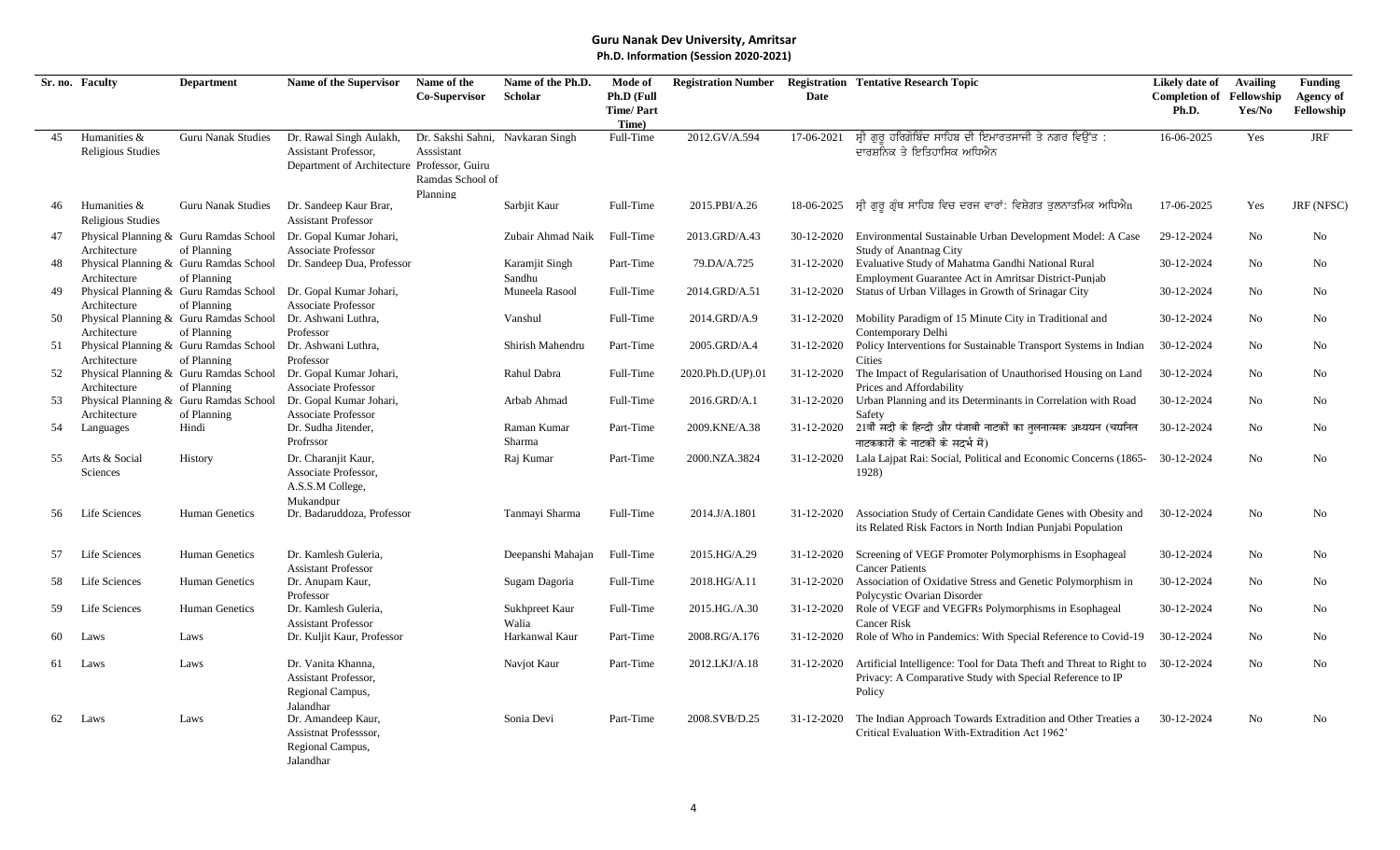|     | Sr. no. Faculty                       | <b>Department</b>                     | Name of the Supervisor                                                               | Name of the   | Name of the Ph.D.       | Mode of                                 | <b>Registration Number</b> |             | <b>Registration Tentative Research Topic</b>                                                                                                              | Likely date of                           | <b>Availing</b> | <b>Funding</b>                 |
|-----|---------------------------------------|---------------------------------------|--------------------------------------------------------------------------------------|---------------|-------------------------|-----------------------------------------|----------------------------|-------------|-----------------------------------------------------------------------------------------------------------------------------------------------------------|------------------------------------------|-----------------|--------------------------------|
|     |                                       |                                       |                                                                                      | Co-Supervisor | Scholar                 | Ph.D (Full<br><b>Time/Part</b><br>Time) |                            | <b>Date</b> |                                                                                                                                                           | <b>Completion of Fellowship</b><br>Ph.D. | Yes/No          | <b>Agency of</b><br>Fellowship |
| 63  | Laws                                  | Laws                                  | Dr. Inderpreet Kaur<br>Narang, Assistant<br>Professor, Regional<br>Campus, Jalandhar |               | Reema Chand             | Part-Time                               | 2016.RJ/A.251              | 31-12-2020  | Religious Conversions: Conflict Zone and The Legal Directives                                                                                             | 30-12-2024                               | No              | No                             |
| 64  | Laws                                  | Laws                                  | Dr. Arvindeka Choudhary,<br><b>Assistant Professor</b>                               |               | Richa Joshi             | Part-Time                               | 2013.KLC/A.79              | 31-12-2020  | Contemporary Issues of Indian Federalism Arising from Clashes<br>of Political Ideologies or Affiliations                                                  | 30-12-2024                               | No              | No                             |
| 65  | Laws                                  | Laws                                  | Dr. Shamsher Singh,<br>Assistant Professor,<br>Regional Campus,<br>Gurdaspur         |               | Naresh                  | Part-Time                               | 2020.Ph.D.(LAW).05         | 31-12-2020  | Green Taxes in India: A New Legal Regime in India                                                                                                         | 30-12-2024                               | No              | No                             |
| 66  | Laws                                  | Laws                                  | Dr. Anshu Jain, Assistant<br>Professor                                               |               | Utkarsh Seth            | Part-Time                               | 2011.DA/A.919              | 31-12-2020  | Human Rights of Non Humans: Protection and Management of<br><b>Stray Animals</b>                                                                          | 30-12-2024                               | No.             | No                             |
| 67  | Laws                                  | Laws                                  | Dr. Komal Krishan Mehta,<br>Assistant Professor,<br>Regional Campus,<br>Jalandhar    |               | Pooja Agrawat           | Part-Time                               | 2020.Ph.D.(LAW).06         | 01-01-2021  | Discrimination Against LGBTQ at Work Place: A Critical<br>Analysis                                                                                        | 31-12-2025                               | No              | No                             |
| 68  | Laws                                  | Laws                                  | Dr. Varinder Singh,<br>Assistant Professor,<br>Regional Campus,<br>Jalandhar         |               | <b>Baljit Kaur</b>      | Part-Time                               | 99.HJ/A.734                | 02-01-2021  | Immigration Frauds in India vis-a-vis Study Visa: A Socio-Legal<br>Study with Special Reference to the State of Punjab                                    | 01-01-2025                               | No              | No                             |
| 69  | Laws                                  | Laws                                  | Dr. Pawan Kumar,<br>Professor                                                        |               | Prabhjot Singh<br>Sethi | Full-Time                               | 2009.RJ/A.142              | 24-03-2021  | Uniform Civil Code: A Way to Unify India Legally                                                                                                          | 23-03-2025                               | Yes             | JRF                            |
| 70  | Sciences                              | Mathematics                           | Dr. Jatinder Kumar,<br><b>Assistant Professor</b>                                    |               | Mohit Kumar             | Full-Time                               | 2012.GCC/A.558             | 31-12-2020  | Wavelets Application to Time Series Date and Some Numerical<br>Problems                                                                                   | 30-12-2024                               | Yes             | JRF                            |
| 71  | Sciences                              | Mathematics                           | Dr. Himani Arora,<br><b>Assistant Professor</b>                                      |               | Tajinder Singh          | Full-Time                               | 2006.SG/A.725              | 31-12-2020  | On Some Classes of Iterative Methods for Solving Nonlinear<br>Equations                                                                                   | 30-12-2024                               | Yes             | JRF                            |
| 72  | Life Sciences                         | Microbiology                          | Dr. Sukhraj Kaur,<br>Associate                                                       |               | Anmol Narang            | Full-Time                               | 2018.MIC/A.19              | 24-12-2020  | Anti Diabetic and Anti Inflammatory Properties of Lactic Acid<br>Bacteria Isolated from Healthy Human Flora                                               | 23-12-2024                               | No              | No                             |
| 73  | Visual Arts &<br>Performing Arts      | Music                                 | Dr. Tejinder Gulati,<br><b>Assistant Professor</b>                                   |               | Ajay Kumar              | Full-Time                               | 2016.MU/A.10               | 24-12-2020  | हिन्दुस्तानी शास्त्रीय संगीत में प्रयुधत आलंकारिक तळव – विभिन्न रसों के<br>संदर्भ में                                                                     | 23-12-2024                               | Yes             | JRF                            |
| 74  | Life Sciences                         | Pharmaceutical<br>Science             | Dr. Preet Mohinder Singh<br>Bedi, Professor                                          |               | Anchal Sharma           | Full-Time                               | 2020.Ph.D.(BP).01          | 31-12-2020  | Design, Synthesis and Evaluation of Multi-Target Novel Tecrine-30-12-2024<br>Penicillamine Conjugates for the Treatment of Alzheimer's<br>Disease         |                                          | No              | No                             |
| 75  |                                       | Physical Education Physical Education | Dr. Amandeep Singh,<br><b>Assistant Professor</b>                                    |               | Daljit Kaur             | Part-Time                               | 2020.Ph.D.(PHE).02         | 30-12-2020  | Physical Fitness Attributes, Physiological Characteristics and<br>Anthropometric Profile of Field Hockey Players in Relation to<br>Their Plaving Position | 29-12-2024                               | No              | No                             |
| 76  |                                       | Physical Education Physical Education | Dr. Baljinder Singh Bal,<br><b>Assistant Professor</b>                               |               | Vipan Kumar             | Full-Time                               | 2015.PHE/A.15              | 31-12-2020  | A Descriptive and Comparative Assessment of Psychosocial<br>Parameters in Individual and Team Sports                                                      | 30-12-2024                               | Yes             | JRF                            |
|     |                                       | Physical Education Physical Education | Dr. Sukhdev Singh,<br>Professor                                                      |               | Shazia Rashid           | Full-Time                               | 2020.Ph.D.(PHE).01         | 31-12-2020  | Comparative Analysis of Psychomotor Components,<br>Coordinative Abilities and Morphological, Characteristics<br>Among Sprinters, Throwers and Jumpers     | 30-12-2024                               | No              | No                             |
| 78  | Physical Education Physical Education |                                       | Dr. Baljinder Singh Bal,<br><b>Assistant Professor</b>                               |               | Shahid UL Rashid<br>Dar | Full-Time                               | 2020.Ph.D.(PHE).03         | 31-12-2020  | Assessment of Physical Activity Attitude, Eating Behaviour,<br>Social Support and Socio-Economic Status Among Urban and<br>Rural School Children          | 30-12-2024                               | No              | No                             |
| 79. | Sciences                              | Physics                               | Dr. Aman Mahajan,<br><b>Assistant Professor</b>                                      |               | Sagar Sardana           | Full-Time                               | 2015.PHY/A.60              | 28-12-2020  | Detection and Decontamination of Toxic Gases and Volatile<br>Organic Compounds                                                                            | 27-12-2024                               | No              | No                             |
| 80. | Sciences                              | Physics                               | Dr. Sandeep Sharma,<br><b>Assistant Professor</b>                                    |               | Nitesh Dogra            | Full-Time                               | 2018.PHY/A.101<br>5        | 28-12-2020  | Hydrogen Evolution Reaction Activity and Gas sensing<br>Characteristics of Transition Metal Dichalcogenides and their<br>Hybrids                          | 27-12-2024                               | No              | No                             |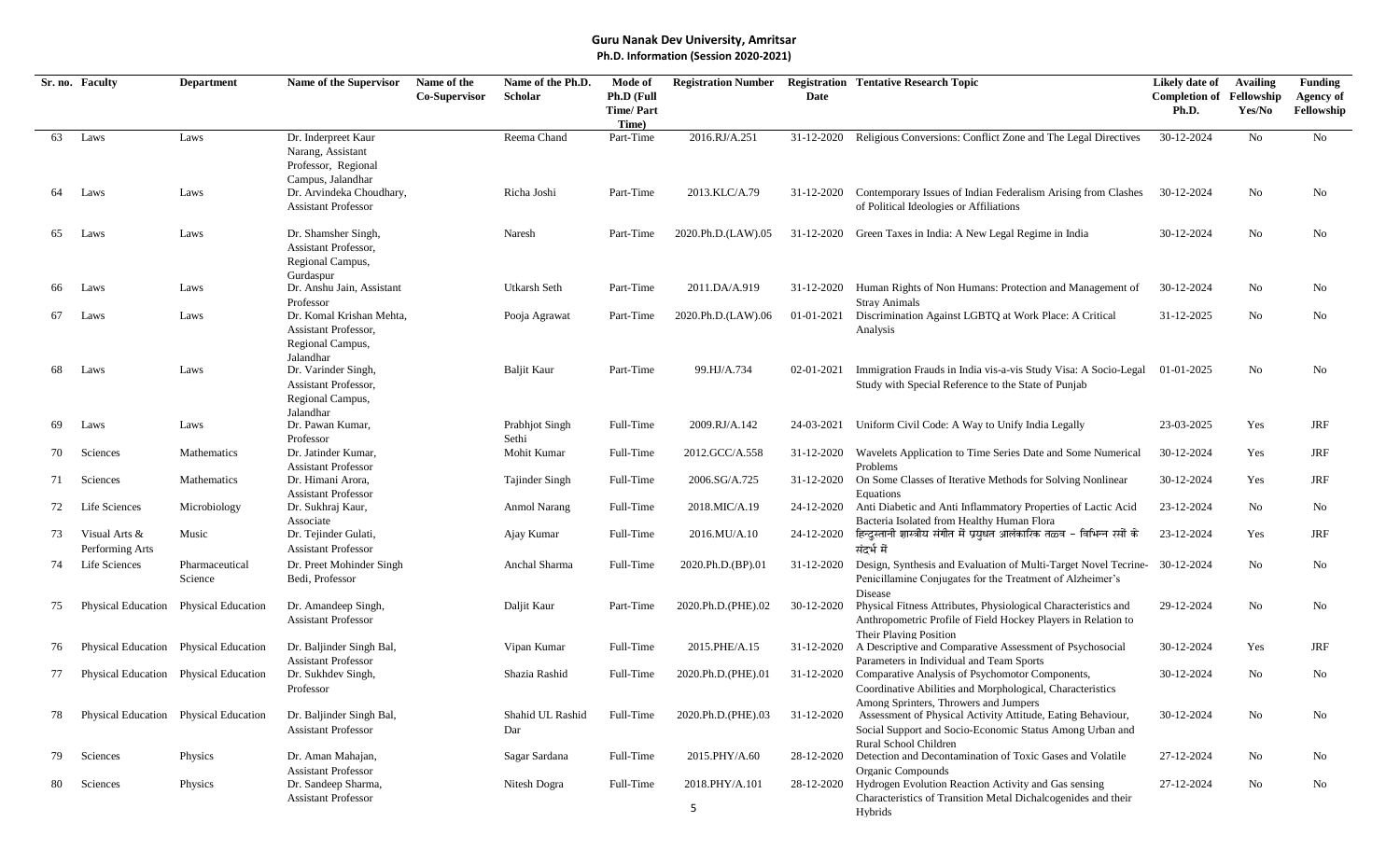|     | Sr. no. Faculty                                  | <b>Department</b>                   | Name of the Supervisor                                              | Name of the   | Name of the Ph.D.            | Mode of                                 | <b>Registration Number</b>   |            | <b>Registration Tentative Research Topic</b>                                                                                                                                      | Likely date of                           | Availing | <b>Funding</b>                 |
|-----|--------------------------------------------------|-------------------------------------|---------------------------------------------------------------------|---------------|------------------------------|-----------------------------------------|------------------------------|------------|-----------------------------------------------------------------------------------------------------------------------------------------------------------------------------------|------------------------------------------|----------|--------------------------------|
|     |                                                  |                                     |                                                                     | Co-Supervisor | Scholar                      | Ph.D (Full<br><b>Time/Part</b><br>Time) |                              | Date       |                                                                                                                                                                                   | <b>Completion of Fellowship</b><br>Ph.D. | Yes/No   | <b>Agency of</b><br>Fellowship |
| 81  | Sports Medicine & Physiotherapy<br>Physiotherapy |                                     | Dr. Shyamal Koley,<br>Professor                                     |               | Manu Vishist                 | Part-Time                               | 2020.Ph.D.(BPT).01           | 27-12-2020 | Evaluation of Respiratory Muscle Strength and its Correlation<br>with Functional Capacity and Selected Anthropometric<br>Variables in Patients with Chronic Obstructive Pulmonary | 26-12-2024                               | No       | No                             |
| 82  | Arts & Social<br>Sciences                        | <b>Political Science</b>            | Dr. Satnam Singh Deol,<br><b>Associate Professor</b>                |               | Kunwar Vijay<br>Pratap Singh | Part-Time                               | 2007.Ph.D(Police-<br>Admn)-1 | 29-12-2020 | Nature, Bases and Dynamics of Coalition Politics in India: A<br>Study of the Cooperation and Contradictions                                                                       | 28-12-2024                               | No       | No                             |
| 83  | Arts & Social<br>Sciences                        | <b>Political Science</b>            | Dr. Satnam Singh Deol,<br>Associate Professor                       |               | Narinder Kumar               | Full-Time                               | 2010.SDP/A.36                | 30-12-2020 | Marginalised Rights of an Ambiguous Gender: Transgender of<br>Punjab                                                                                                              | 29-12-2024                               | No       | No                             |
| 84  | Arts & Social<br>Sciences                        | <b>Political Science</b>            | Dr. Malkiat Singh,<br><b>Assistant Professor</b>                    |               | Nalinie Sharma               | Full-Time                               | 2020.Ph.D.(POL).02           | 30-12-2020 | INDO-Russian Relations during Modi Period: 2014 to Onwards                                                                                                                        | 29-12-2024                               | Yes      | JRF                            |
| 85  | Arts & Social<br>Sciences                        | <b>Political Science</b>            | Dr. Malkiat Singh,<br><b>Assistant Professor</b>                    |               | Jabeen Chandni               | Full-Time                               | 2020.Ph.D.(POL).01           | 31-12-2020 | Sino-India Relations: Special Focus on BRI and India                                                                                                                              | 30-12-2024                               | Yes      | <b>JRF</b>                     |
| 86  | Arts & Social<br>Sciences                        | <b>Political Science</b>            | Dr. Nirmal Singh, Assistant<br>Professor                            |               | Jyoti Thakur                 | Full-Time                               | 2014.DW/A.493                | 04-01-2021 | Agrarian Reforms in India the Era of Liberalization and<br>Globalization                                                                                                          | 03-01-2025                               | No       | No                             |
| 87  | Arts & Social<br>Sciences                        | <b>Political Science</b>            | Dr. Nirmal Singh, Assistant<br>Professor                            |               | Huma Khan                    | Part-Time                               | 2020.Ph.D.(POL).03           | 06-01-2021 | State of Democracy in Jammu and Kashmir: The Role of<br>Bureaucracy in Strengthening Democratic Traditions                                                                        | 05-01-2025                               | No       | No                             |
| 88  | Arts & Social<br>Sciences                        | Psychology                          | Dr. Rupan Dhillon,<br><b>Assistant Professor</b>                    |               | Vidhushi Mahajan             | Full-Time                               | 2020.Ph.D.(PSY).01           | 30-12-2020 | Psychology of Mass Media, Media Influences on<br>Pro & Anti-Social Behaviour                                                                                                      | 29-12-2024                               | No       | No                             |
| 89  | Arts & Social<br>Sciences                        | Psychology                          | Dr. Rupan Dhillon,<br><b>Assistant Professor</b>                    |               | Kriti Sharma                 | Part-Time                               | 2020.Ph.D.(PSY).02           | 31-12-2020 | Emotional Resilience and Self-Compassion Gen Z's: Determing<br>the Impact of Exposure and Engagement with Social Media                                                            | 30.12.2024                               | No       | No                             |
| 90  | Economics &<br><b>Business</b>                   | Punjab School of<br>Economics       | Dr. Neena Kumari,<br>Professor                                      |               | Meenakshi Goel               | Part-Time                               | 2005.HG/A.11                 | 31-12-2020 | Economic Impact of Pandemic on Indian Health Care System                                                                                                                          | 30.12.2024                               | No       | No                             |
| 91  | Languages                                        | Sanskrit                            | Dr. Vishal Bhardwaj,<br><b>Assistant Professor</b>                  |               | Jyoti God                    | Full-Time                               | 2013.SW/A.593                | 31-12-2020 | धर्मशास्त्रनिर्दिष्ट कृत्य-अकृत्य : एक विवेचन                                                                                                                                     | 30-12-2024                               | No       | No                             |
| 92  | Languages                                        | Sanskrit                            | Dr. Vishal Bhardwaj,<br><b>Assistant Professor</b>                  |               | Tushar Sharma                | Full-Time                               | 2016.SKT/A.3                 | 31-12-2020 | डॉ. महेशचन्द्र शर्मा गौतम का व्यक्तित्व एवं कृतित्व : एक अनुशीलन                                                                                                                  | 30-12-2024                               | No       | No                             |
| 93  | Languages                                        | Sanskrit                            | Dr. Vishal Bhardwaj,<br><b>Assistant Professor</b>                  |               | Sonia Sharma                 | Full-Time                               | 2014.UDP/D.59                | 31-12-2020 | आचार्य कौटिल्यसम्मत सामाजिक व्यवस्था : एक विवेचन (प्रासंगिकता के विशेष<br>सन्दर्भ में)                                                                                            | 30-12-2024                               | No       | No                             |
| 94  | Languages                                        | School of Punjabi<br><b>Studies</b> | Dr. Megha Salwan,<br><b>Assistant Professor</b>                     |               | Harpreet Singh               | Full-Time                               | 2012.RS/A.49                 | 16-01-2021 | ਪੰਜਾਬੀ ਕਹਾਣੀ: ਮਨੋਵਿਗਿਆਨਕ ਅਧਿਐਨ (ਨਿਰਮਲ ਜਸਵਾਲ,<br>ਤਲਵਿੰਦਰ ਸਿੰਘ, ਸੁਰਿੰਦਰ ਨੀਰ ਅਤੇ ਅਜਮੇਰ ਸਿੱਧੂ ਦੇ ਸੰਦਰਭ<br>ਵਿਚ)                                                                        | 15-01-2025                               | Yes      | <b>JRF</b>                     |
| 95  | Languages                                        | School of Punjabi<br>Studies        | Dr. Vishal Kumar,<br>Assistant Professor, GNDU<br>College, Sujanpur |               | Rajan Kumar                  | Full-Time                               | 2012.BB/A.95                 | 15-04-2021 | ਪੰਜਾਬੀ ਸੁਫੀ ਕਾਵਿ: ਲੋਕਧਾਰਾਈ ਅਧਿਐਨ (ਬਾਬਾ ਫ਼ਰੀਦ ਅਤੇ<br>ਗ਼ਲਾਮ ਫ਼ਰੀਦ ਦੇ ਵਿਸ਼ੇਸ਼ ਸੰਦਰਭ ਵਿਚ)                                                                                             | 14-04-2025                               | Yes      | JRF                            |
| 96  | Arts & Social<br>Sciences                        | School of Social<br>Science         | Dr. Rajesh Kumar,<br><b>Associate Professor</b>                     |               | Sumira Sharma                | Full-Time                               | 93 HK/A.147                  | 30-12-2020 | China's Foreign Policy towards South Asia: The Study of Nepal<br>in Post Monarchy Period                                                                                          | 29-12-2024                               | No       | No                             |
| 97  | Arts & Social<br>Sciences                        | School of Social<br>Science         | Dr. Rajesh Kumar,<br><b>Associate Professor</b>                     |               | Mehar Sandhu                 | Full-Time                               | 2014.SSS/A.84                | 05-01-2021 | India's Maritime Strategy in Indian Ocean and Indo-Pacific<br>Region (2004-2020): Continuity and Change                                                                           | 04-01-2025                               | No.      | No                             |
| 98  | Arts & Social<br>Sciences                        | School of Social<br>Science         | Dr. Gurshaminder Singh<br>Bajwa, Assistant Professor                |               | Harender Singh               | Full-Time                               | 2020.Ph.D.(SS).01            | 21-06-2021 |                                                                                                                                                                                   | 20-06-2025                               | Yes      | <b>JRF</b>                     |
| 99  | Arts & Social<br>Sciences                        | Sociology                           | Dr. Rachana Sharma,<br><b>Assistant Professor</b>                   |               | Dalbinder Singh              | Part-Time                               | 2006.ENG/A.10                | 30-12-2020 | Youth Volunteerism and Non-Governmental Organizations in<br>Punjab (India) : A Sociological Study                                                                                 | 29-12-2024                               | No       | No                             |
| 100 | Arts & Social<br>Sciences                        | Sociology                           | Dr. Jesna Jayachandran                                              |               | Kiranjot Kaur<br>Rajput      | Full-Time                               | 2014.SSS/A.94                | 30-12-2020 | Punjab Skill Development Mission: A Sociological Study of<br><b>Amritsar District</b>                                                                                             | 29-12-2024                               | No       | No                             |
| 101 | Arts & Social<br>Sciences                        | Sociology                           | Dr. Nirmala Devi, Assistant<br>Professor                            |               | Avinash Verma                | Full-Time                               | 2017.SOC/A.4                 | 31-12-2020 | School Education in Border Areas of Punjab : A Sociological<br>Study                                                                                                              | 30-12-2024                               | No       | No                             |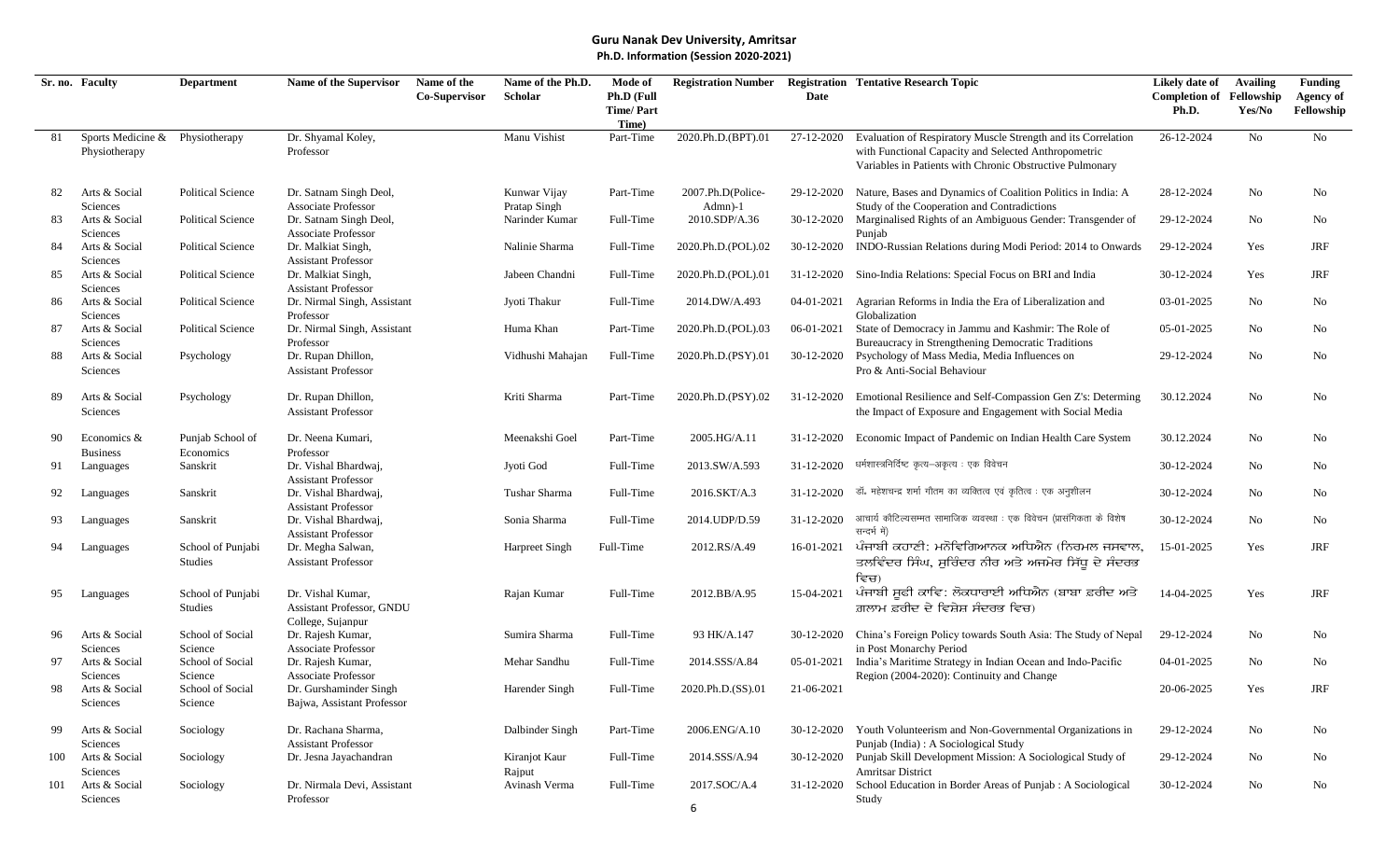|     | Sr. no. Faculty                                   | <b>Department</b>                                          | Name of the Supervisor                                                               | Name of the   | Name of the Ph.D.         | Mode of                                 | <b>Registration Number</b> |            | <b>Registration Tentative Research Topic</b>                                                                                                          | Likely date of                           | <b>Availing</b> | <b>Funding</b>                 |
|-----|---------------------------------------------------|------------------------------------------------------------|--------------------------------------------------------------------------------------|---------------|---------------------------|-----------------------------------------|----------------------------|------------|-------------------------------------------------------------------------------------------------------------------------------------------------------|------------------------------------------|-----------------|--------------------------------|
|     |                                                   |                                                            |                                                                                      | Co-Supervisor | Scholar                   | Ph.D (Full<br><b>Time/Part</b><br>Time) |                            | Date       |                                                                                                                                                       | <b>Completion of Fellowship</b><br>Ph.D. | Yes/No          | <b>Agency of</b><br>Fellowship |
| 102 | Arts & Social                                     | Sociology                                                  | Dr. Rachana Sharma,                                                                  |               | Randhir Kumar             | Part-Time                               | 2020.Ph.D.(SOC).04         | 31-12-2020 | Non-Party Social Movement in India: A Case Study of Jay                                                                                               | 30-12-2024                               | No              | No                             |
| 103 | Sciences<br>Economics &<br><b>Business</b>        | <b>University Business</b><br>School                       | <b>Assistant Professor</b><br>Dr. Vikram, Associate<br>Professor                     |               | Gautam<br>Harleen Kaur    | Full-Time                               | 2016.UBS/A.34              | 30-12-2020 | Prakash Movement<br>Sustainable Healthcare Management: Prospects and Challenges<br>of Hospitals in Punjab                                             | 29-12-2024                               | No              | No                             |
| 104 | Economics &<br><b>Business</b>                    | <b>University Business</b><br>School                       | Dr. Bikramjit Singh<br>Hundal, Professor                                             |               | Gopika Gambhir            | Part-Time                               | 99.DW/A.761                | 30-12-2020 | Effect of Socio-cultural Factors on Work-life Balance of Indian<br>Employee                                                                           | 29-12-2024                               | No              | No                             |
| 105 | Economics &<br><b>Business</b>                    | <b>University Business</b><br>School                       | Dr. Bikramjit Singh<br>Hundal, Professor                                             |               | Tarundeep Singh<br>Ghuman | Part-Time                               | 2008.BC/A.82               | 30-12-2020 | Impact on Optimum usage of Various Social Media Platforms<br>for the Benefit of Brand Amritsar: An Empirical Study of the<br><b>Tourism Potential</b> | 29-12-2024                               | No              | No                             |
| 106 | Economics &<br><b>Business</b>                    | <b>University Business</b><br>School                       | Dr. Rishi Raj Sharma,<br>Professor, GNDU, Regional<br>Campus, Gurdaspur              |               | Shobhika Midda            | Full-Time                               | 2010.HJ/A.1493             | 30-12-2020 | Effect of Brand Personification on Consumer Purchase Decision                                                                                         | 29-12-2024                               | Yes             | <b>JRF</b>                     |
| 107 | Economics &<br><b>Business</b>                    | <b>University Business</b><br>School                       | Dr. Rishi Raj Sharma,<br>Professor, GNDU, Regional<br>Campus, Gurdaspur              |               | Shriya Shingari           | Part-Time                               | 2014.SW/A.1257             | 30-12-2020 | An Exploratory Research on Big Data Analytics and its<br>Applications in Marketing                                                                    | 29-12-2024                               | No              | No                             |
| 108 | Economics &<br><b>Business</b>                    | <b>University Business</b><br>School                       | Dr. Pavleen Soni, Associate<br>Professor                                             |               | Paramjit Singh            | Part-Time                               | 2020.Ph.D.(UBS).03         | 30-12-2020 | Customer's Experiences in Indian Retail Industry                                                                                                      | 29-12-2024                               | No              | No                             |
| 109 | Economics &<br><b>Business</b>                    | <b>University Business</b><br>School                       | Dr. Rishi Raj Sharma,<br>Professor, GNDU, Regional<br>Campus, Gurdaspur              |               | Pankaj Bhardwaj           | Part-Time                               | 2020.Ph.D.(UBS).04         | 30-12-2020 | Corporate Social Responsibilities and Corporate Strategies                                                                                            | 29-12-2024                               | No              | No                             |
| 110 | Economics &<br><b>Business</b>                    | <b>University Business</b><br>School                       | Dr. Rishi Raj Sharma,<br>Professor, GNDU, Regional<br>Campus, Gurdaspur              |               | Neha Kaur Chhabra         | Part-Time                               | 2020.Ph.D.(UBS).06         | 30-12-2020 | Ecological Impact of Economic Growth                                                                                                                  | 29-12-2024                               | No              | No                             |
| 111 | Economics &<br><b>Business</b>                    | <b>University Business</b><br>School                       | Dr. Rishi Raj Sharma,<br>Professor, GNDU, Regional<br>Campus, Gurdaspur              |               | Jivan Jot Singh           | Full-Time                               | 2020.Ph.D.(UBS).05         | 31-12-2020 | Study of Gemification and Consumer Engagement in Healthcare<br>with Mediating Role of Pleasure and Pressure                                           | 30-12-2024                               | Yes             | <b>JRF</b>                     |
| 112 | Economics &<br><b>Business</b>                    | <b>University Business</b><br>School                       | Dr. Pavleen Soni, Associate<br>Professor                                             |               | Shikha Sharma             | Part-Time                               | 2011.DW/A.1117             | 06-01-2021 | Customer Perception of Healthcare System in India                                                                                                     | 05-01-2025                               | No              | No                             |
| 113 | Economics &<br><b>Business</b>                    | <b>University Business</b><br>School                       | Dr. Vikram, Associate<br>Professor                                                   |               | Ketki Bhabra              | Full-Time                               | 2014.B/A/587               | 06-01-2021 | Pertinence of Artificial Intelligence in Management                                                                                                   | 05-01-2025                               | No              | No                             |
| 114 | Economics &                                       | <b>University Business</b>                                 | Dr. Payleen Soni, Associate                                                          |               | Loveleen Kaur             | Full-Time                               | 2014.K/A.1159              | 11-02-2021 | Masstige (Mass Prestige) Marketing-A Consumer Perspective                                                                                             | 10-02-2025                               | No.             | No                             |
| 115 | <b>Business</b><br>Economics &<br><b>Business</b> | School<br><b>University Business</b><br>School             | Professor<br>Dr. Jasveen Kaur,<br><b>Associate Professor</b>                         |               | Rishika Sharma            | Full-Time                               | 2020.Ph.D.(UBS).07         | 11-02-2021 | Pursuit of Digital Happiness and Brand Happiness in the<br><b>E-Retailing Marketplace</b>                                                             | 10-02-2025                               | Yes             | <b>JRF</b>                     |
| 116 | Economics &                                       | <b>University Business</b>                                 | Dr. Bikram Jit Singh Maan,                                                           |               | Rajinder Kaur             | Full-Time                               | 2020.Ph.D.(UBS).08         |            | 11-02-2021 Determinants Shaping Actual Behaviour of Customers in                                                                                      | 10-02-2025                               | Yes             | JRF                            |
| 117 | <b>Business</b><br>Economics &<br><b>Business</b> | School<br><b>University Business</b><br>School             | Professor<br>Dr. Rishi Raj Sharma,<br>Professor, GNDU, Regional<br>Campus, Gurdaspur |               | Akanksha Sharma           | Full-Time                               | 2014.DW/A.1031             | 11-02-2021 | Collaborative Consumption Economy<br>Role of Knowledge Management in Advertising-An Exploratory<br>Study                                              | 10-02-2025                               | Yes             | JRF                            |
| 118 | Economics &                                       | <b>University Business</b>                                 | Dr. Supreet Sandhu,                                                                  |               | Hitesh Kumar              | Full-Time                               | 2015.RG/A.117              | 18-06-2021 | A Study of Financial Literacy Programmes in India and their                                                                                           | 17-06-2025                               | Yes             | JRF                            |
| 119 | <b>Business</b><br>Economics &<br><b>Business</b> | School<br>University School of<br><b>Financial Studies</b> | <b>Assistant Professor</b><br>Dr. Gurwinder Singh<br>Bhalla, Professor               |               | Neha                      | Full-Time                               | 2020.Ph.D.(COM).01<br>7    | 23-12-2020 | Impact on the subsequent Financial Behaviour<br>Performance Evaluation of Punjab Pollution Control Board,<br>Punjab                                   | 22-12-2024                               | Yes             | JRF                            |